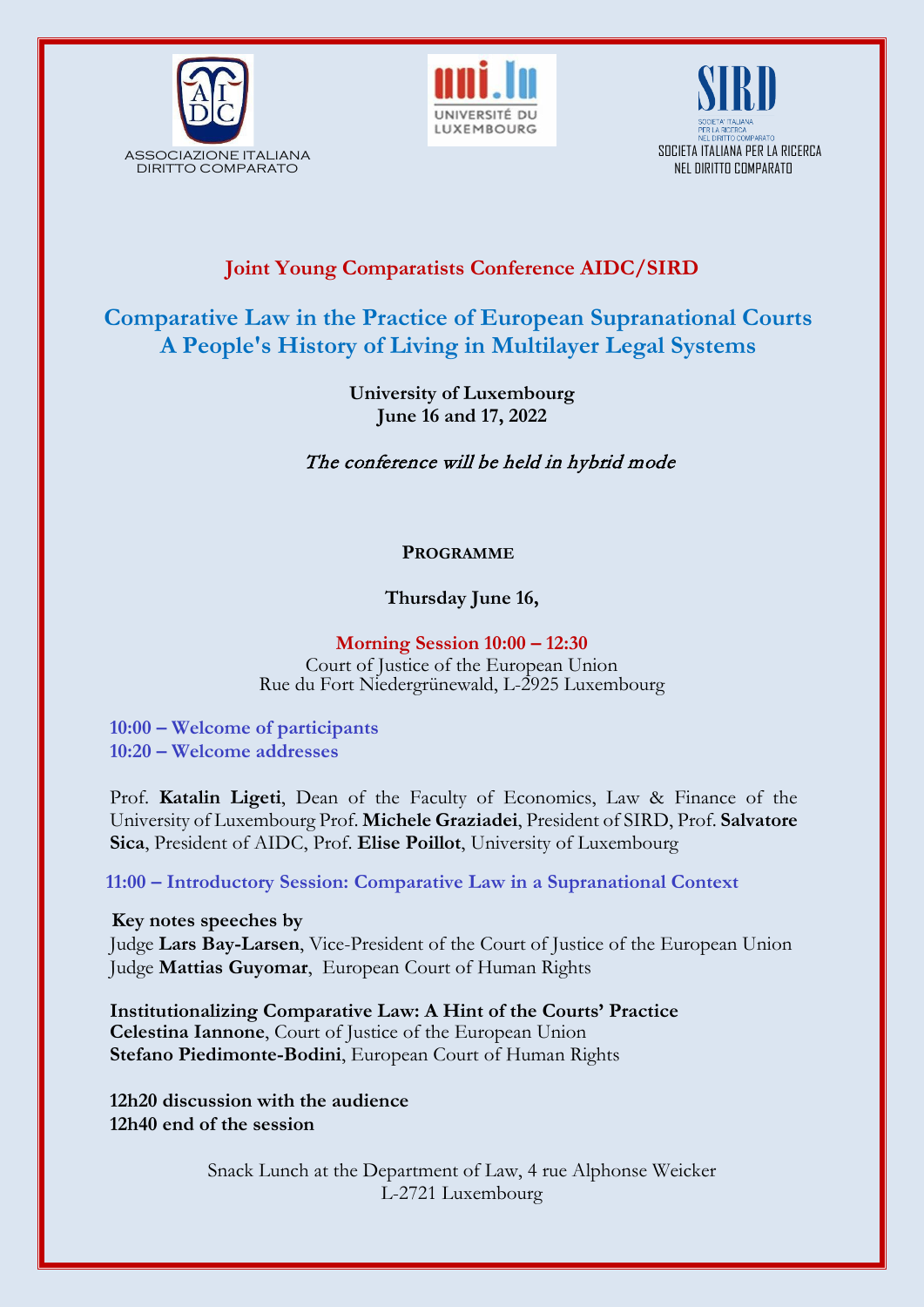





### **Afternoon Session 15:00 – 18:30**

Department of Law – Weicker Building – University of Luxembourg 4 rue Alphonse Weicker L-2721 Luxembourg

#### **People in their Environment**

#### **15:00 – 17:00**

**Session 1: Living in the Context of Coordinated Legal Systems – Chair Judge Raffaele Sabato**

**Matteo Di Donato:** *The Promotion of Rule of Law in the Decisions of the European Supranational Courts: An Overview of the Concept through National Identities and Multilayer legal systems* **Ignazio Spadaro:** *The political framework as an implicit term of comparison in the ECJ's ruling on the retirement age for Polish supreme judges*

**Jesse Claassen:** *A Bottom-Up Assessment of the Obligation to Refer Preliminary Questions* **Davide Zecca:** *Blanket Restrictions on Voting Rights: The Limitation of the Access to Suffrage in the Multilevel Dynamics*

**Davide Gianti:** *The Several Functions of "Just Satisfaction" in the Case-Law of the European Court of Human Rights. A Comparison with the Traditional Functions of Tort Law Developed at a National Level*

#### **Session 2: People in their Everyday Life – Chair Prof. Cristina Amato**

**Lena Hornkohl & Walter Bruno:** *Entropy in Progress - A Comparative Outlook on Standing in the Climate Actions Across the EU*

**Damien Negre:** *Defining Autonomous Concepts through the Comparative Method of Interpretation: The Example of Professional Activity in European Consumer Law*

**Katia De Blasio:** *Comparative Law Method in the Opinions of Advocates General: The Case of Product Liability*

**Paola Valerio:** *Legal Comparison as Driving Force for Housing Rights in Europe: The CJEU and the ECHR trails*

**17:00 – 18:30**

#### **Session 3: People's Identity and Dignity– Chair Prof. Ermanno Calzolaio**

**Marco Rizzuti:** *Family Law and Migration in Europe: Between Pluralism and the Enforcement of Gender Equality* **Chiara Graziani:** *Counterterrorism and the Use of Torture: A "Failed" Transatlantic Dialogue among Courts?* **Maja Łysienia:** *Comparing Human Rights Standards: Judicial Dialogue between the ECHR and CJEU on Asylum and Return*

**Maria Di Maggio:** *The Phenomenon of Whistleblowing in Europe, between Rulings of the European Court of Human Rights and the Need for Standardization of National Legal Systems*